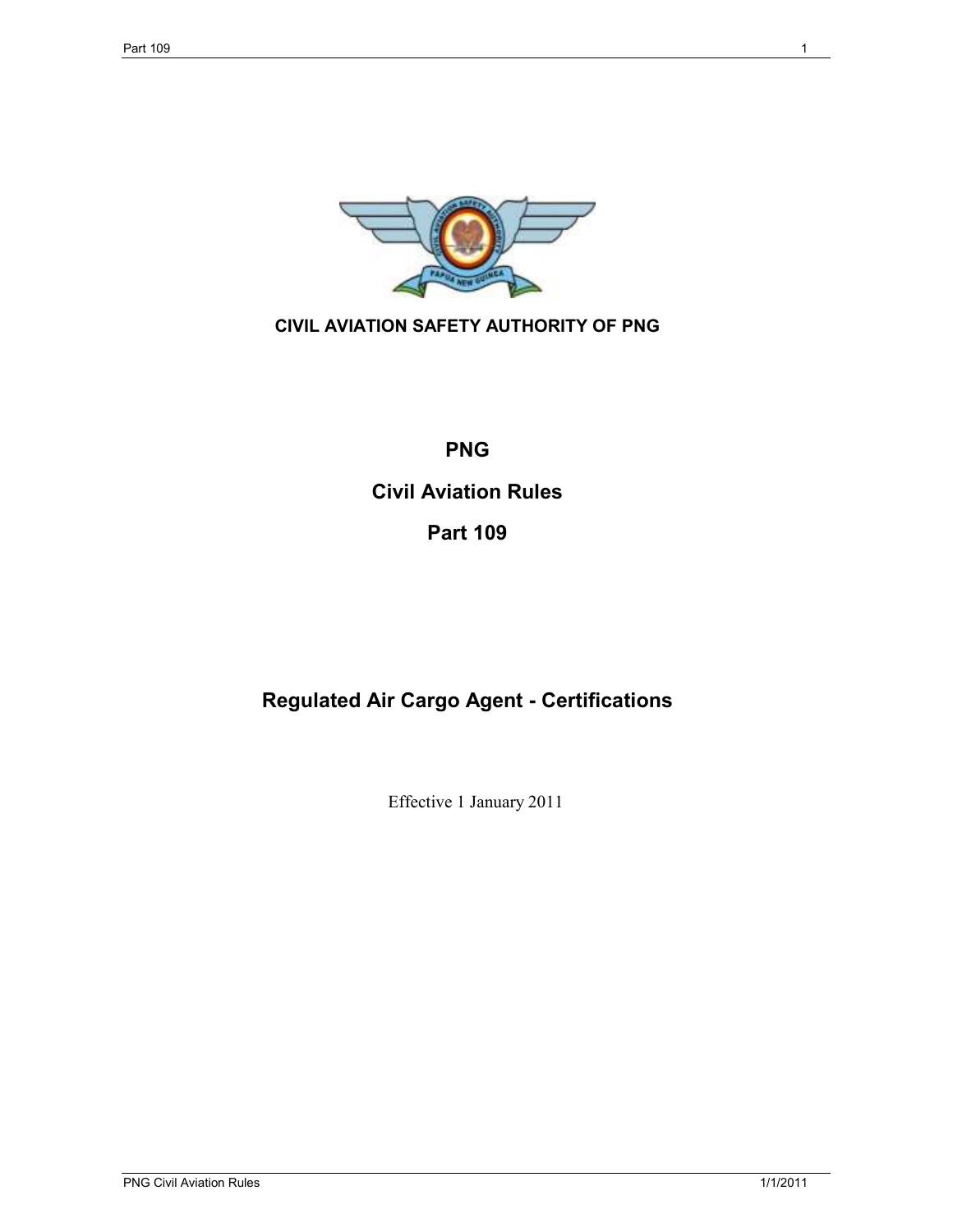# **Schedule**

| <b>PNG</b>      |                                                   | 1 |
|-----------------|---------------------------------------------------|---|
|                 | <b>Civil Aviation Rules</b>                       | 1 |
| <b>Part 109</b> |                                                   | 1 |
|                 | <b>Regulated Air Cargo Agent - Certifications</b> |   |
| 109.1           |                                                   |   |
| 109.3           |                                                   |   |
| 109.5           |                                                   |   |
| 109.7           |                                                   |   |
|                 |                                                   |   |
|                 |                                                   |   |
|                 |                                                   |   |
|                 |                                                   |   |
|                 |                                                   |   |
|                 |                                                   |   |
|                 |                                                   |   |
|                 |                                                   |   |
|                 |                                                   |   |
|                 |                                                   |   |
|                 |                                                   |   |
|                 |                                                   |   |
|                 |                                                   |   |
|                 |                                                   |   |
|                 |                                                   |   |
| 109.101         |                                                   |   |
| 109.103         |                                                   |   |
| 109.105         |                                                   |   |
| 109.107         |                                                   |   |
| 109.109         |                                                   |   |
| 109.151         |                                                   |   |
| A.1<br>B. 1     |                                                   |   |
| B.2             |                                                   |   |
| C.1             |                                                   |   |
|                 |                                                   |   |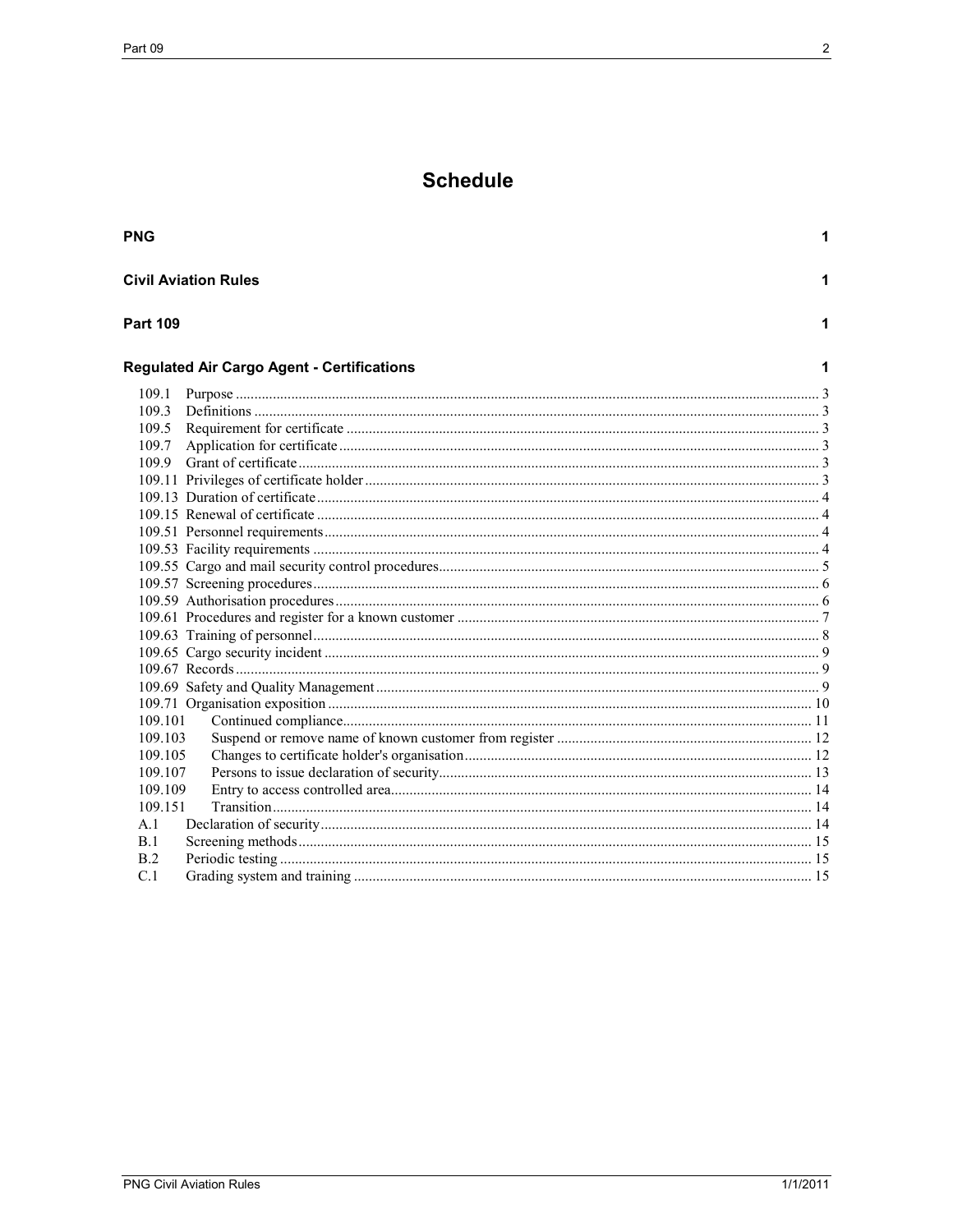# **Subpart A — General**

#### **109.1 Purpose**

(a) This Part prescribes rules governing the certification and operation of an organisation providing the services of a regulated air cargo agent for cargo or mail that is required to be accompanied by a declaration of security for carriage by air on an aircraft carrying passengers.

(b) In this Part, any requirement relating to cargo or mail for carriage by air only relates to cargo or mail that is intended for carriage by air on an aircraft conducting an international regular air transport passenger service.

## **109.3 Definitions**

In this Part—

**Access controlled,** in relation to a particular area, means an area that is secured in a manner that prevents the entry of any unauthorised person.

## **109.5 Requirement for certificate**

A person must not act as a regulated air cargo agent to provide a consignment of cargo or mail to an air operator for carriage by air except under the authority of a regulated air cargo agent certificate granted in accordance with this Part, if the cargo or mail is carried on an aircraft conducting an international regular air transport passenger service.

## **109.7 Application for certificate**

An applicant for the grant of a regulated air cargo agent certificate must complete form CAA 109/01 and submit it to the Director with—

- (1) the applicant's exposition required under rule 109.71; and
- (2) if applicable, a payment of the appropriate application fee prescribed by regulations made under the Act.

## **109.9 Grant of certificate**

Subject to section 49 of the Act, an applicant is granted a regulated air cargo agent certificate if the Director is satisfied that—

- (1) the applicant meets the requirements of Subpart B; and
- (2) the applicant, and the applicant's senior person or persons required by rule 109.51 are fit and proper persons; and
- (3) granting the certificate is not contrary to the interests of aviation safety or security.

## **109.11 Privileges of certificate holder**

A regulated air cargo agent certificate authorises the holder to act as a regulated air cargo agent to issue a declaration of security for a consignment of cargo or mail that is to be carried by air on an aircraft conducting an international regular air transport passenger service.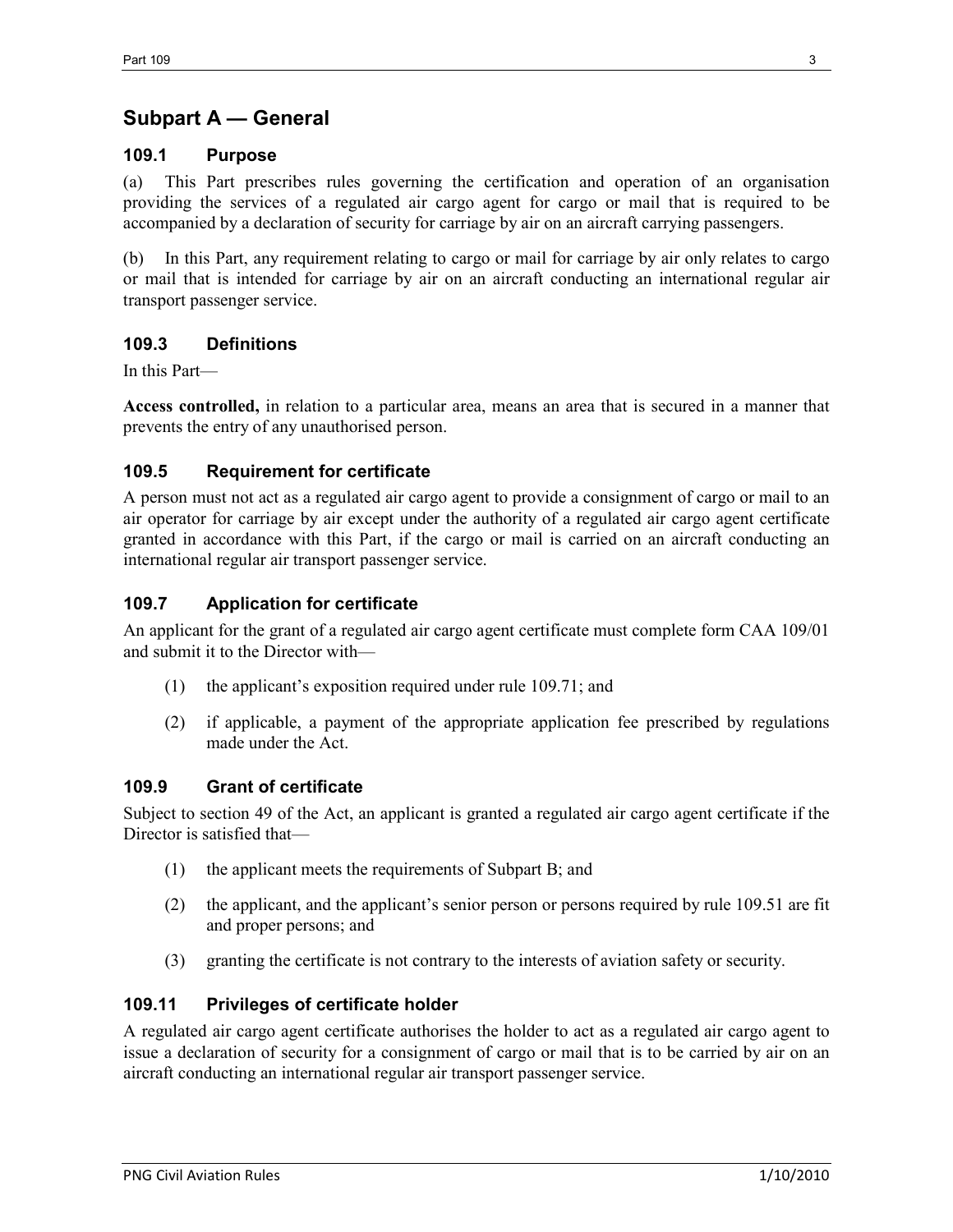## **109.13 Duration of certificate**

(a) A regulated air cargo agent certificate may be granted or renewed for a maximum period of 5 years.

(b) A regulated air cargo agent certificate remains in force until it expires or is suspended or revoked.

## **109.15 Renewal of certificate**

An application for the renewal of a regulated air cargo agent certificate must be submitted to the Director before the application renewal date specified in the certificate or, if no such date is specified, not less than 30 days before the certificate expires.

# **Subpart B — Certification requirements**

#### **109.51 Personnel requirements**

(a) An applicant for the grant of a regulated air cargo agent certificate must employ, contract, or otherwise engage—

- (1) a senior person, identified as the chief executive, who—
	- (i) has the authority within the applicant's organisation to ensure that every activity undertaken by the organisation is financed and carried out to meet applicable operational requirements; and
	- (ii) is responsible for ensuring that the organisation complies with the requirements of this Part; and
- (2) a senior person or persons responsible to the chief executive for ensuring that the applicant's organisation complies with its exposition; and
- (3) sufficient personnel to implement the cargo and mail security control procedures detailed in the applicant's exposition.

(b) An applicant for the grant of a regulated air cargo agent certificate must establish procedures for assessing and maintaining the competence of those personnel who are authorised to carry out work relating to security control for cargo or mail as specified in the applicant's exposition.

## **109.53 Facility requirements**

An applicant for the grant of a regulated air cargo agent certificate must provide facilities that are appropriate for the following activities that may be applicable to the services that are to be provided by the applicant:

- (1) receiving, and applying security controls to, cargo or mail from a person who is not a known customer:
- (2) receiving a consignment of cargo or mail from a known customer and checking the consignment and associated documentation:
- (3) storing a consignment of cargo or mail that has undergone the required security controls in an access controlled area to protect the consignment from tampering: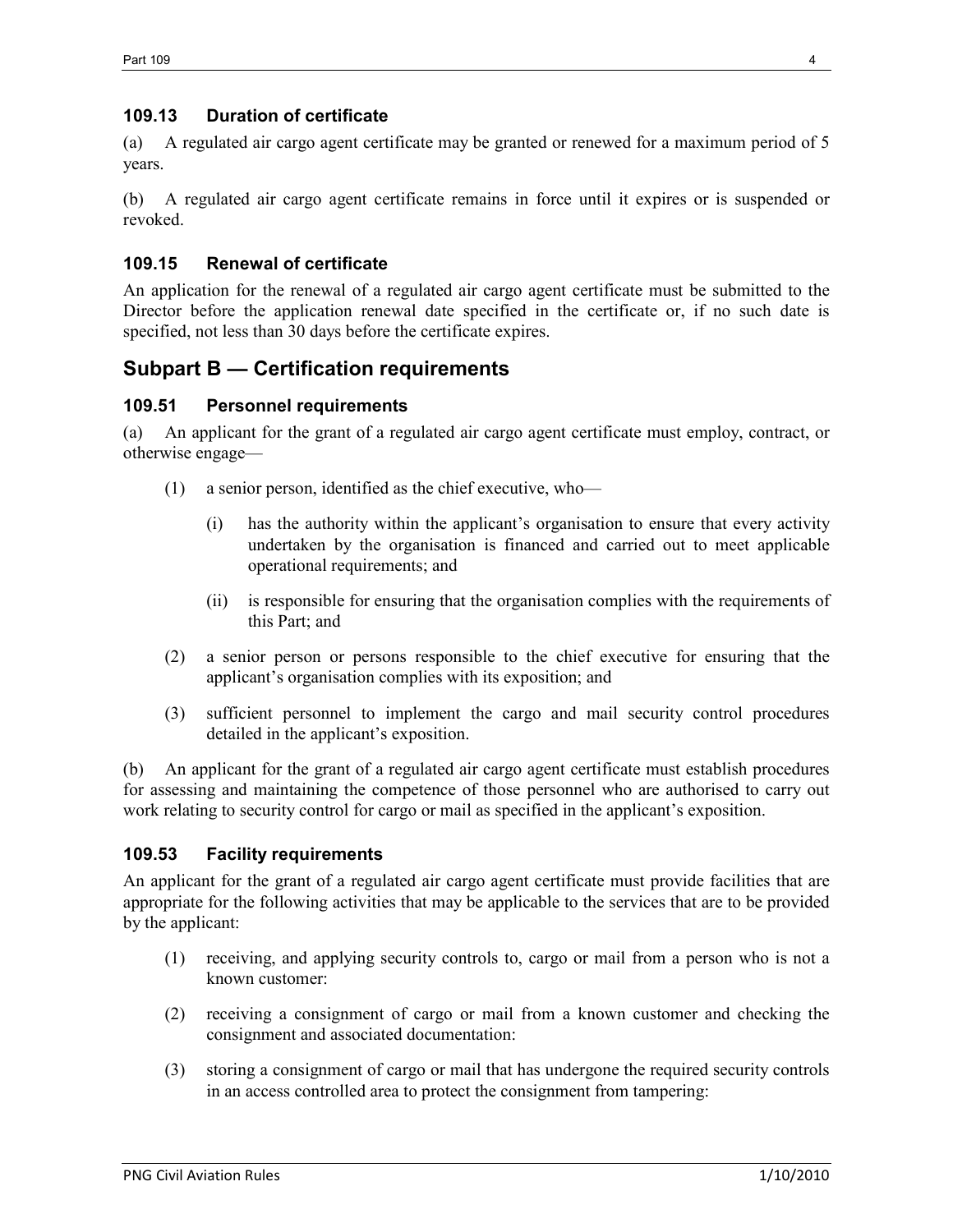(4) delivering a consignment of cargo or mail from the air cargo agent's access controlled storage area to the air operator, including a means to ensure that the consignment is not tampered with.

#### **109.55 Cargo and mail security control procedures**

(a) An applicant for the grant of a regulated air cargo agent certificate must establish security control procedures for ensuring that—

- (1) every consignment of cargo or mail that is accepted by the regulated air cargo agent for carriage by air from a person who is not a known customer has security controls applied to it in order to prevent any weapon, explosive, or other dangerous device, article or substance that may be used to commit an act of unlawful interference being carried in the consignment; and
- (2) every consignment of cargo or mail that is accepted by the regulated air cargo agent for carriage by air from a known customer is—
	- (i) accompanied by a statement of content; and
	- (ii) checked to ensure that the consignment has not been tampered with; and
- (3) the statement of content required under paragraph (2) for each consignment of cargo or mail is checked to ensure that—
	- (i) the consignment of cargo or mail does not contain any weapon, explosive, or other dangerous device, article or substance that may be used to commit an act of unlawful interference; and
	- (ii) the statement of content is identified as originating from the known customer; and
- (4) every consignment of cargo or mail that is accepted by the regulated air cargo agent and has had security controls applied to it under paragraphs (1), or (2) and (3) is held in an access controlled area until the consignment leaves the access controlled area for delivery to the air operator who is to carry the consignment on the air operator's aircraft; and
- (5) every consignment of cargo or mail that is delivered to an air operator for carriage on the operator's aircraft is—
	- (i) accompanied by a declaration of security that meets the requirements of Appendix A.1 and is signed by a person who is authorised in accordance with rule 109.59 to sign the declaration of security; and
	- (ii) protected from any act of tampering from the time the consignment leaves the regulated air cargo agent's access controlled area until the time that the consignment is accepted by the air operator.

(b) A person who is to implement any of the security control procedures required by paragraph (a) must be appropriately trained, and hold an appropriate authorisation issued in accordance with rule 109.59.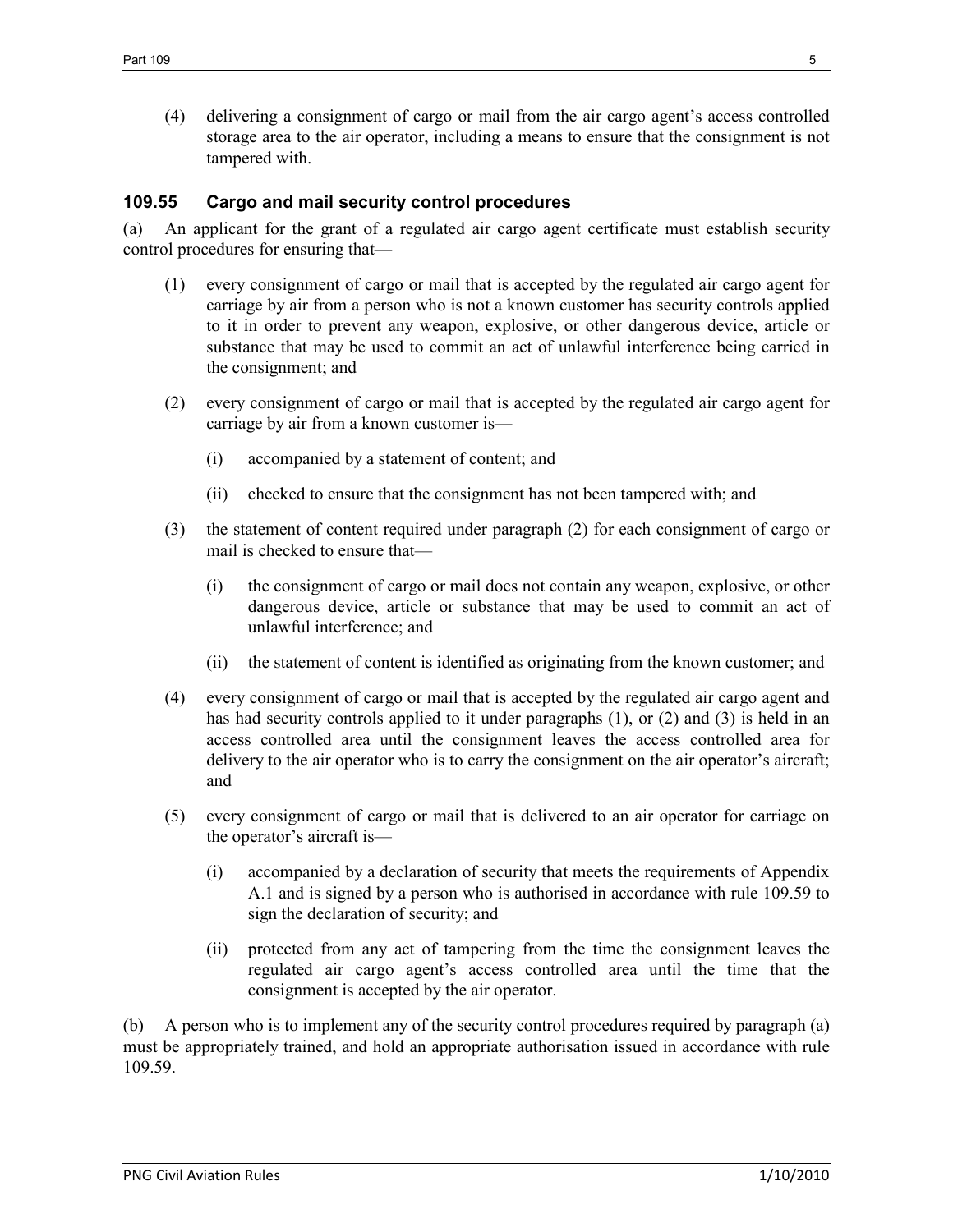#### **109.57 Screening procedures**

(a) An applicant for the grant of a regulated air cargo agent certificate who intends to screen cargo or mail as part of the security control procedures required under rule 109.55 must establish procedures for screening in accordance with Appendix B.

- (b) The procedures required under paragraph (a) must—
	- (1) identify, and be applicable to, the particular screening method to be used; and
	- (2) detail the processes that must be followed by the person carrying out the screening; and
	- (3) require that every person must be appropriately authorised in accordance with rule 109.59 for the particular screening method; and
	- (4) include a programme and procedures for periodically testing the screening method, including the persons performing the screening; and
	- (5) for screening methods that use technical equipment, include a maintenance programme for the equipment, including if applicable, procedures to periodically test the integrity of the screening equipment; and
	- (6) include a process for assessing the significance of a screening method failure and the actions to be taken regarding the effect that the failure may have on cargo that has already been screened.

#### **109.59 Authorisation procedures**

(a) An applicant for the grant of a regulated air cargo agent certificate must establish procedures for the issue of an authorisation to every person who carries out any of the following security control functions that are applicable to the applicant's proposed activities:

- (1) screening cargo or mail in accordance with the procedures required under rule 109.57:
- (2) applying the security control procedures required under rule  $109.55(a)(1)$  to cargo or mail that is accepted from a person who is not a known customer:
- (3) checking a consignment of cargo or mail, and statement of content received from a known customer in accordance with the security control procedures required by rule 109.55(a)(2) and (a)(3):
- (4) accessing a consignment of cargo or mail that is held in the applicant's access controlled area referred to in rule  $109.55(a)(4)$ :
- (5) issuing a declaration of security that is required by rule  $109.55(a)(5)(i)$  for each consignment of cargo or mail:
- (6) delivering a consignment of cargo or mail that is accompanied by a declaration of security, but is not being transported in a 'tamper evident' manner to the air operator in accordance with the security control procedures required by rule  $109.55(a)(5)(ii)$ :
- (7) implementing the known customer procedures required under rule 109.61(a) and entering details of the known customer into the known customer register required under rule 109.61(c).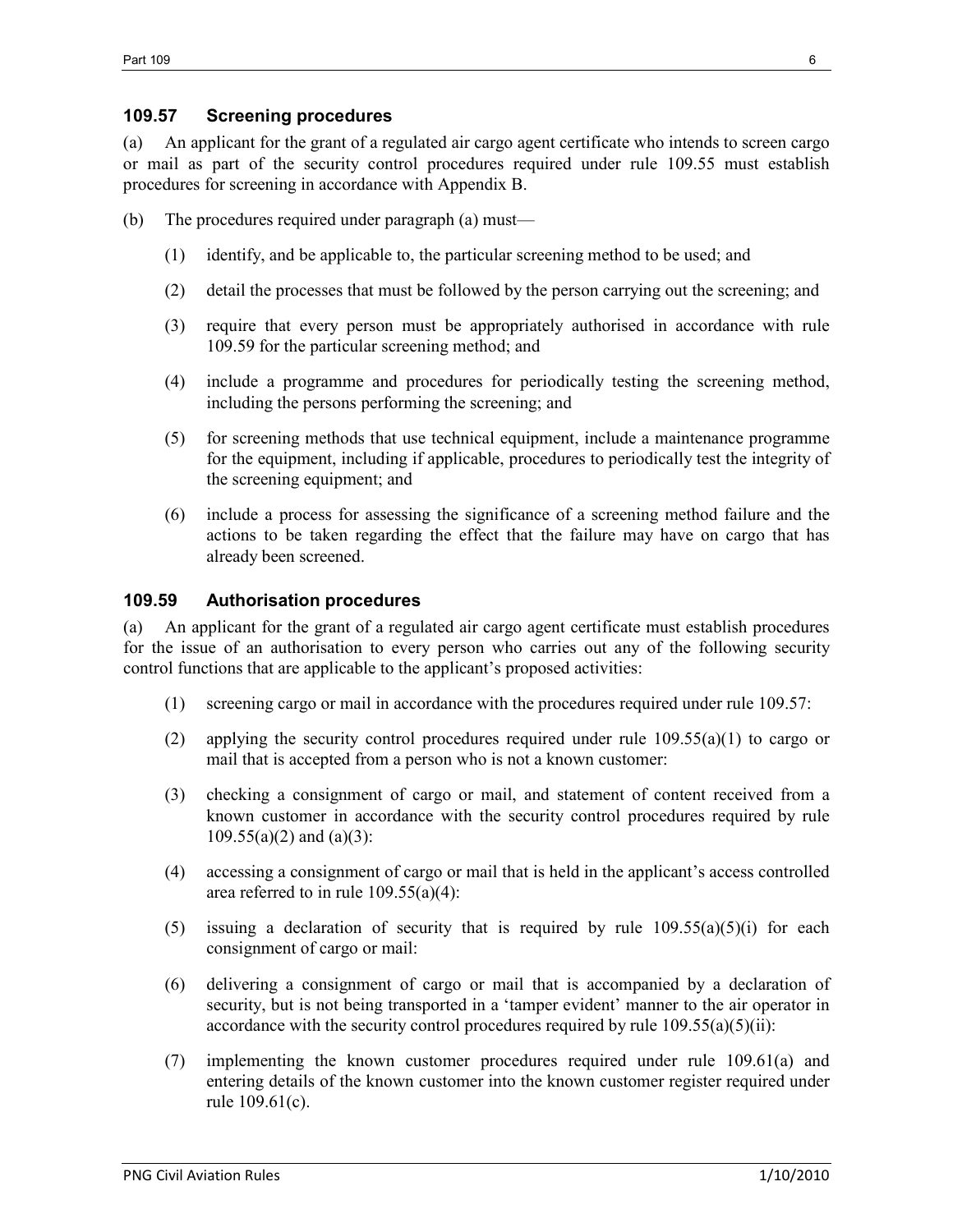(b) An applicant for the grant of a regulated air cargo agent certificate must establish procedures for the issue of an authorisation to every person who enters an access controlled area, other than those provided for under rule 109.109(2).

- (c) The procedures required by paragraphs (a) and (b) must include the following:
	- (1) an authorisation must not be issued to a person unless—
		- (i) the person has been granted a favourable security check determination by the Director; and
		- (ii) for an authorisation issued under paragraph (a), the person has been appropriately trained in accordance with the regulated air cargo agent's training programme that is required under rule 109.63; and
		- (iii) for an authorisation issued under paragraph (a), the person has been assessed as competent, in accordance with the regulated air cargo agent's training programme required under rule 109.63, to carry out the security control functions for which the authorisation is intended; and
		- (iv) for an authorisation issued under paragraph (b), the person has a knowledge of security requirements for air cargo:
	- (2) every authorisation must be in writing and must include—
		- (i) the name of the person to whom the authorisation is issued; and
		- (ii) the security control function or other function that the person is authorised to perform; and
		- (iii) the expiry date of the authorisation:
	- (3) an authorisation must not be issued for a period of more than 3 years:
	- (4) an authorisation must not be reissued to a person unless the requirements of paragraphs  $(1)$ ,  $(2)$  and  $(3)$  are complied with.

## **109.61 Procedures and register for a known customer**

(a) An applicant for the grant of a regulated air cargo agent certificate who intends to accept cargo or mail for carriage by air from a known customer must establish procedures for ensuring that—

- (1) the known customer has a knowledge of security matters that relate to the carriage of the known customer's cargo or mail by air; and
- (2) the known customer has appropriate systems and procedures in place for ensuring that—
	- (i) only the intended items of cargo or mail are contained in the customer's consignment of cargo or mail that is forwarded to the applicant's organisation for carriage by air; and
	- (ii) every consignment of cargo or mail that is forwarded to the applicant's organisation is accompanied by a statement of content that can be identified as originating from the known customer; and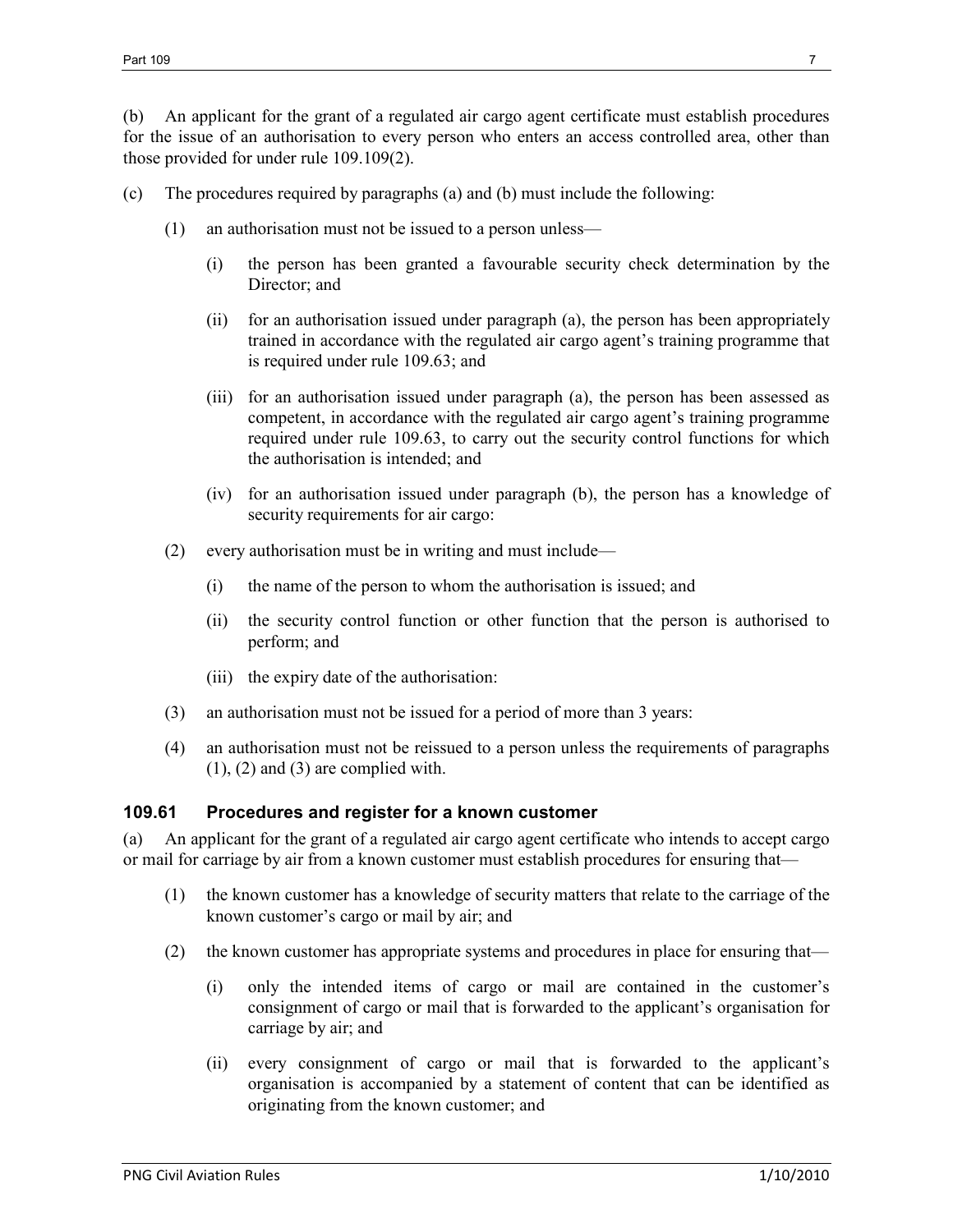- (iii) every consignment of cargo or mail that is forwarded to the applicant's organisation is protected in a manner that enables the applicant's organisation to readily identify whether the consignment has been tampered with; and
- (iv) the cargo or mail is not tampered with when sent by the known customer to the applicant's organisation.

(b) The procedures required under paragraph (a) must include the means for the applicant's organisation to ensure that the requirements under paragraph (a) continue to be met.

(c) An applicant for the grant of a regulated air cargo agent certificate who intends to accept consignments of cargo or mail for carriage by air from a known customer in accordance with the procedures required by paragraph (a) must establish a register of known customers and record for each known customer:

- (1) the customer's current name (and/or business name if appropriate):
- (2) the current name and details of the principal contact person:
- (3) the customer's current address, and applicable facsimile, email and telephone numbers.

#### **109.63 Training of personnel**

(a) An applicant for the grant of a regulated air cargo agent certificate must establish a training programme for ensuring that—

- (1) every person who has access to a consignment of cargo or mail that has been accepted by the applicant's organisation for carriage by air has the appropriate training in the security control procedures for the storage and transportation of the consignments; and
- (2) every person who carries out a security control function in relation to cargo or mail that is accepted by the applicant's organisation for carriage by air is appropriately trained and assessed as competent to carry out the security control function.
- (b) The training programme required under paragraph (a) must contain—
	- (1) applicable segments for
		- (i) initial training; and
		- (ii) recurrent training; and
		- (iii) competency assessment; and
	- (2) syllabi for each applicable security control function and segment of training.

(c) The training programme required by paragraph (a) must ensure that every person who is required to be trained undertakes the recurrent training segment of the training programme at an interval of not more than 3 years.

(d) The training programme for a person who carries out a security control function that includes screening must include the standards prescribed in Appendix C.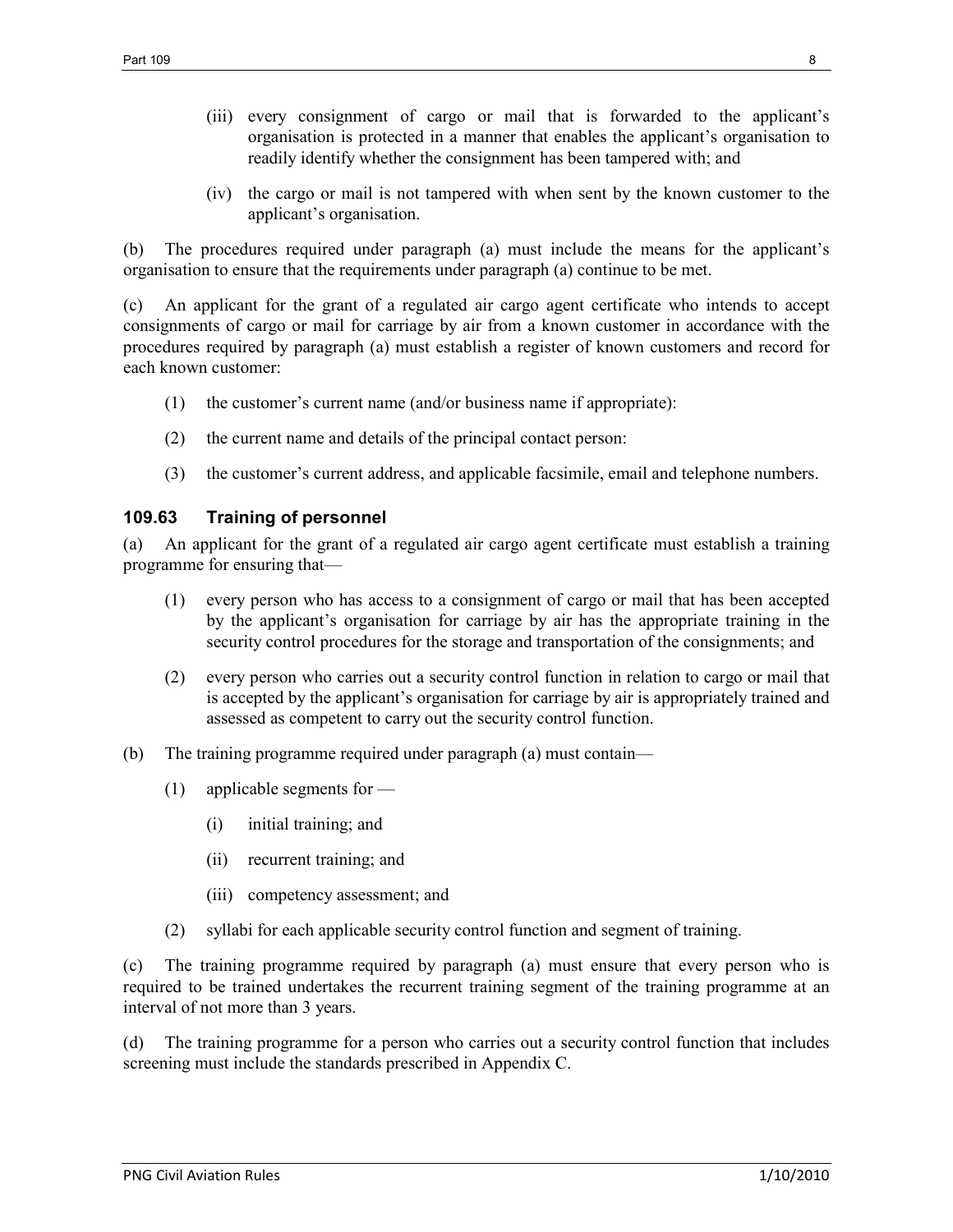## **109.65 Cargo security incident**

An applicant for the grant of a regulated air cargo agent certificate must establish procedures—

- (1) for notifying, investigating and reporting, any cargo security incident that is associated with the applicant's activities, in accordance with Part 12, and
- (2) for implementing corrective actions to eliminate the cause of a cargo security incident and prevent its recurrence.

## **109.67 Records**

(a) An applicant for the grant of a regulated air cargo agent certificate must establish procedures for identifying, collecting, indexing, storing, maintaining, and disposing of the records that are necessary to provide an accurate record for—

- (1) every consignment of cargo or mail that is delivered under the authority of a declaration of security to an air operator for carriage by air, including a copy of the declaration; and
- (2) every person who is required under rule 109.63 to be trained, including details of each segment of training that is undertaken; and
- (3) every person who is issued with a written authorisation under rule 109.59, including details of the person's training and competency assessment, authorisation, and the security check determination required under rule  $109.59(c)(1)(i)$ ; and
- (4) every known customer who is entered in the register required by rule 109.61(c), including details of continued compliance as required by rule 109.61(b); and
- (5) every investigation relating to a cargo security incident investigation carried out under rule 109.65; and
- (6) every management review that is carried out under rule 109.69.
- (b) The records required under paragraph (a) must be—
	- (1) accurate, legible and of a permanent nature; and
	- (2) in the interest of aviation security—
		- (i) for records required by paragraphs (a)(2) and (3), retained for a maximum period of 2 years from the date that the affected person ceases to work for or be associated with the regulated air cargo agent; and
		- (ii) for a statement of content or declaration of security, retained for at least 31 days unless required by the Director for a longer period for the purposes of a security incident investigation.

## **109.69 Safety and Quality Management**

An applicant for the grant of a regulated air cargo agent certificate must establish an integrated safety and quality management system meeting the following requirements of Part 100:

(1) rule 100.53 in respect of a security policy; and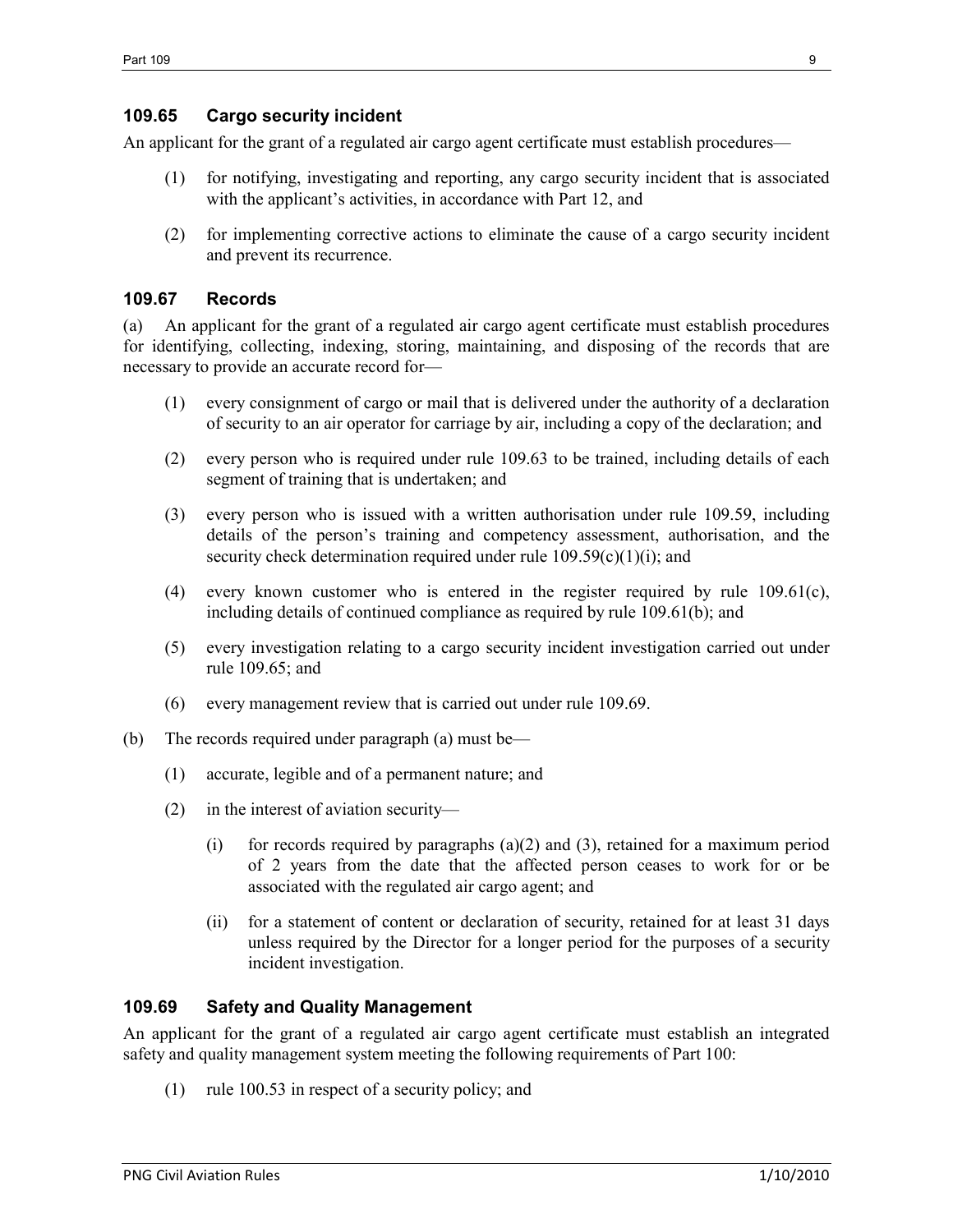- (2) rule 100.55 in respect of security objectives; and
- (3) rule 100.59 in respect of hazards to security; and
- (4) rule 100.61 in respect of risks to security; and
- (5) Subpart C.

#### **109.71 Organisation exposition**

(a) An applicant for the grant of a regulated air cargo agent certificate must submit to the Director for acceptance, an exposition containing—

- (1) a statement signed by the chief executive on behalf of the applicant's organisation confirming that—
	- (i) the exposition defines the organisation and demonstrates its means and methods for ensuring ongoing compliance with this Part; and
	- (ii) the exposition, and every associated manual, and operating, and security control procedure, must be complied with by the organisation's personnel at all times; and
- (2) the titles and names of the senior person or persons referred to in rule  $109.51(a)(1)$  and (2); and
- (3) the duties and responsibilities of the senior person or persons referred to in paragraph (2), including matters for which they have responsibility to deal directly with the Director on behalf of the organisation; and
- (4) an organisation chart showing lines of responsibility of the senior persons referred to in paragraph (2) and covering each location referred to in paragraph (6); and
- (5) a summary of the organisation's staffing structure at each location referred to in paragraph (6); and
- (6) a summary of the scope of activities at each location where the organisation's personnel are based for carrying out security control functions relating to cargo and mail; and
- (7) a summary of the facilities provided at each location referred to in paragraph (6) that meets the requirements of rule 109.53; and
- (8) the detailed procedures required under rule 109.69 regarding safety and quality management; and
- (9) the detailed procedures, or an outline of the procedures including information that identifies the documentation that contains the detailed procedures, that are required under—
	- (i) rule 109.51(b) regarding the competence of personnel; and
	- (ii) rule  $109.55(a)(1)$  regarding the acceptance and application of security controls to cargo or mail received from a person who is not a known customer; and (iii) rule 109.55(a)(2) and (3) regarding the acceptance of consignments of cargo or mail from a known customer; and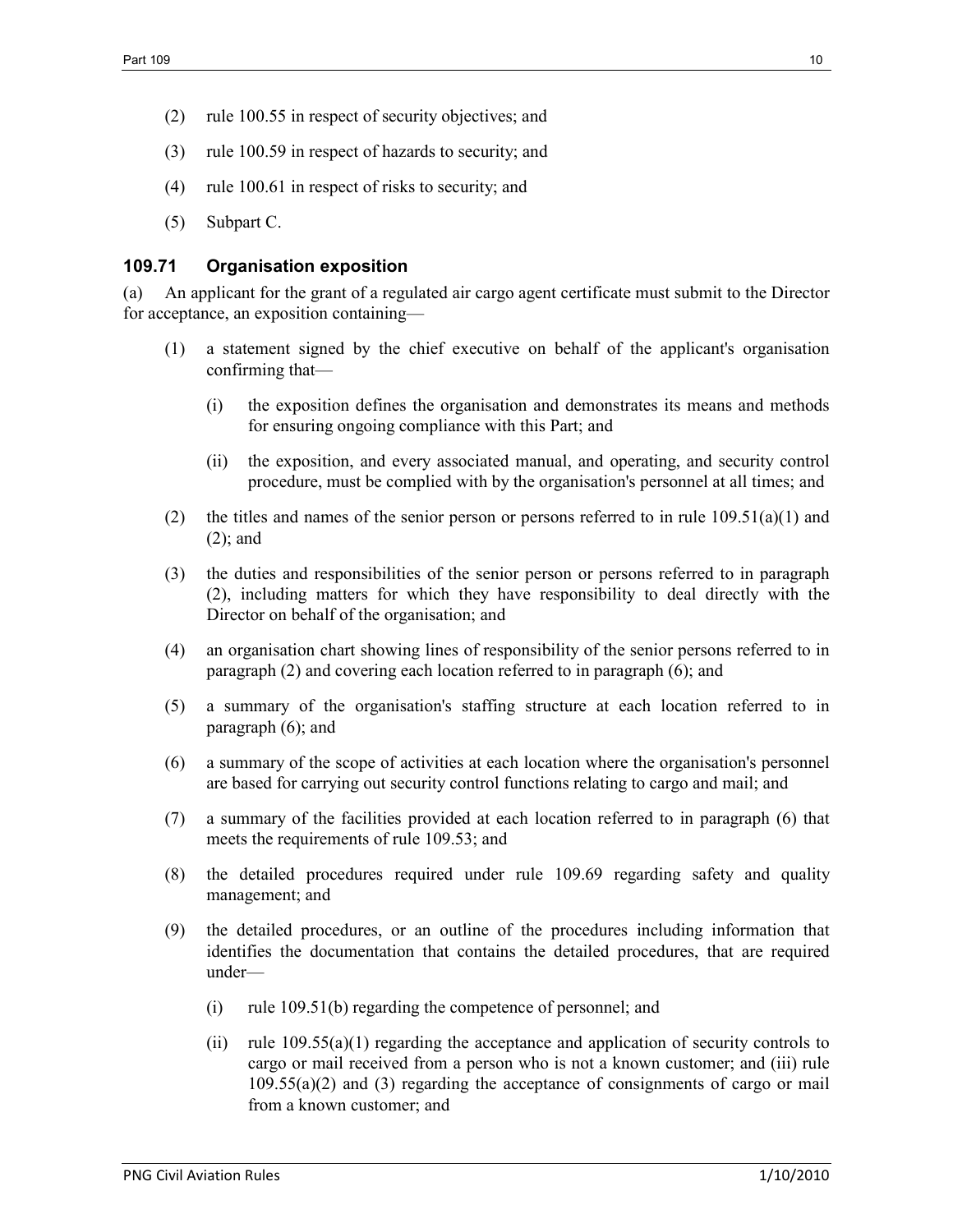- (iii) rule  $109.55(a)(4)$  regarding the holding of a consignment of cargo or mail in an access controlled area; and
- (iv) rule  $109.55(a)(5)(i)$  regarding the provision of a declaration of security for a consignment of cargo or mail that is delivered to an air operator; and
- (v) rule  $109.55(a)(5)(ii)$  regarding the protection of a consignment of cargo or mail from an act of tampering during the delivery of the consignment to the air operator; and
- (vi) rule 109.57 regarding the screening of cargo or mail; and
- (vii) rule 109.59 regarding the issue of an authorisation to personnel; and
- (viii) rule 109.61 regarding the requirements for a known customer; and
- (ix) rule 109.63 regarding the training programme; and
- (x) rule 109.65(1) regarding the notification, investigation and reporting of a cargo security incident; and
- (xi) rule 109.65(2) regarding the implementation of a corrective action to eliminate the cause of a cargo security incident and prevent its recurrence; and
- (xii) rule 109.67 regarding the identification, collection, indexing, storage, maintenance and disposal of records; and
- (10) details of procedures for—
	- (i) controlling, amending, and distributing the exposition; and
	- (ii) ensuring that the exposition meets the applicable requirements of this Part; and
	- (iii) ensuring that the Director is provided with a copy of every amendment to the exposition as soon as practical after the amendment is incorporated into the exposition.
- (b) The exposition must remain acceptable to the Director.

# **Subpart C — Operational requirements**

#### **109.101 Continued compliance**

The holder of a regulated air cargo agent certificate must—

- (1) continue to meet the standards and comply with the requirements of Subpart B prescribed for certification under this Part; and
- (2) comply with every procedure referred to in the certificate holder's exposition; and
- (3) hold at least one complete and current copy of the certificate holder's exposition at each location where a senior person is based; and
- (4) make each applicable part of the certificate holder's exposition available to personnel who require those parts to carry out their duties; and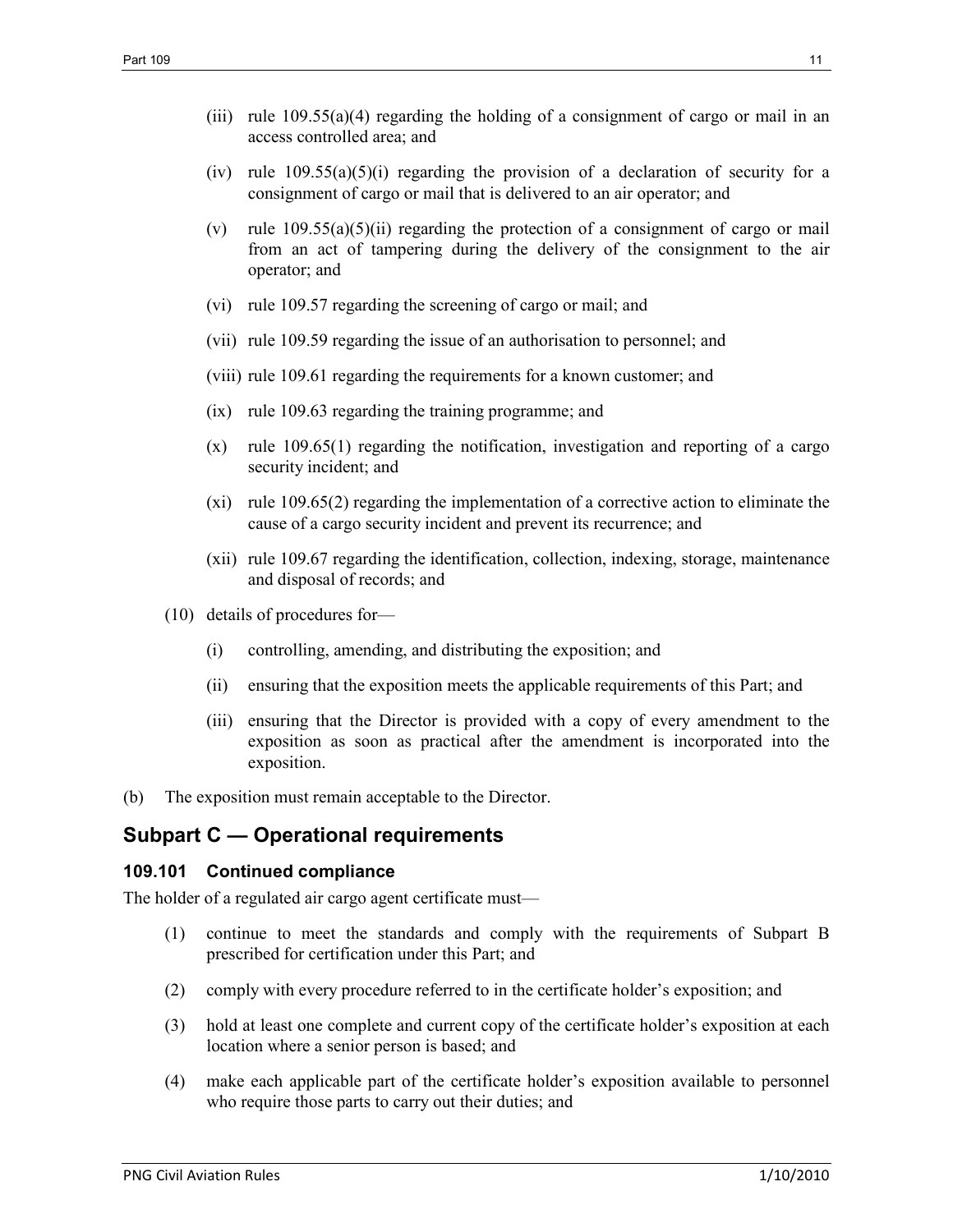- (5) maintain the register of known customers with current information for each of the certificate holder's known customers; and
- (6) subject to rule 109.103, suspend or remove the name of a known customer from the certificate holder's register of known customers if so requested in writing by the Director; and
- (7) notify the Director in writing of any change of address for service, telephone number, or facsimile number within 28 days of the change; and
- (8) ensure that a person does not perform a security control function under the authority of the holder's certificate unless the person holds an appropriate authorisation issued in accordance with the procedures required under rule 109.59.

#### **109.103 Suspend or remove name of known customer from register**

(a) Subject to paragraph (c), the Director may request in writing that the holder of a regulated air cargo agent certificate suspend or remove the name of a known customer from the certificate holder's register of known customers, if the Director is satisfied that—

- (1) the known customer has failed to comply with—
	- (i) a requirement relating to the cargo and security control procedures required by rule  $109.55(a)(2)$ , or  $(3)$ ; or
	- (ii) a requirement relating to the procedures and register for known customers required by rule 109.61; and
- (2) it is in the interest of aviation security to suspend or remove the name of the known customer.

(b) The suspension or removal of the name of a known customer from the certificate holder's register of known customers may be for a period specified by the Director or until the Director is satisfied that every requirement that the customer failed to comply with is met.

(c) Subject to paragraph (d), before requesting the suspension or removal of a known customer's name under paragraph (a), the Director must, if the Director proposes to take into account any information that is or may be prejudicial to the known customer, disclose the information to the known customer, and allow the known customer to refute or comment on it, within 30 days of disclosing the information.

- (d) The Director is not required to disclose information—
	- (1) which may endanger the safety of any person:
	- (2) which is not in the interest of aviation security, if disclosed.

#### **109.105 Changes to certificate holder's organisation**

- (a) Subject to paragraph (b), the holder of a regulated air cargo agent certificate must—
	- (1) ensure that its exposition is amended as required, to remain a current description of the certificate holder's organisation, and air cargo security services; and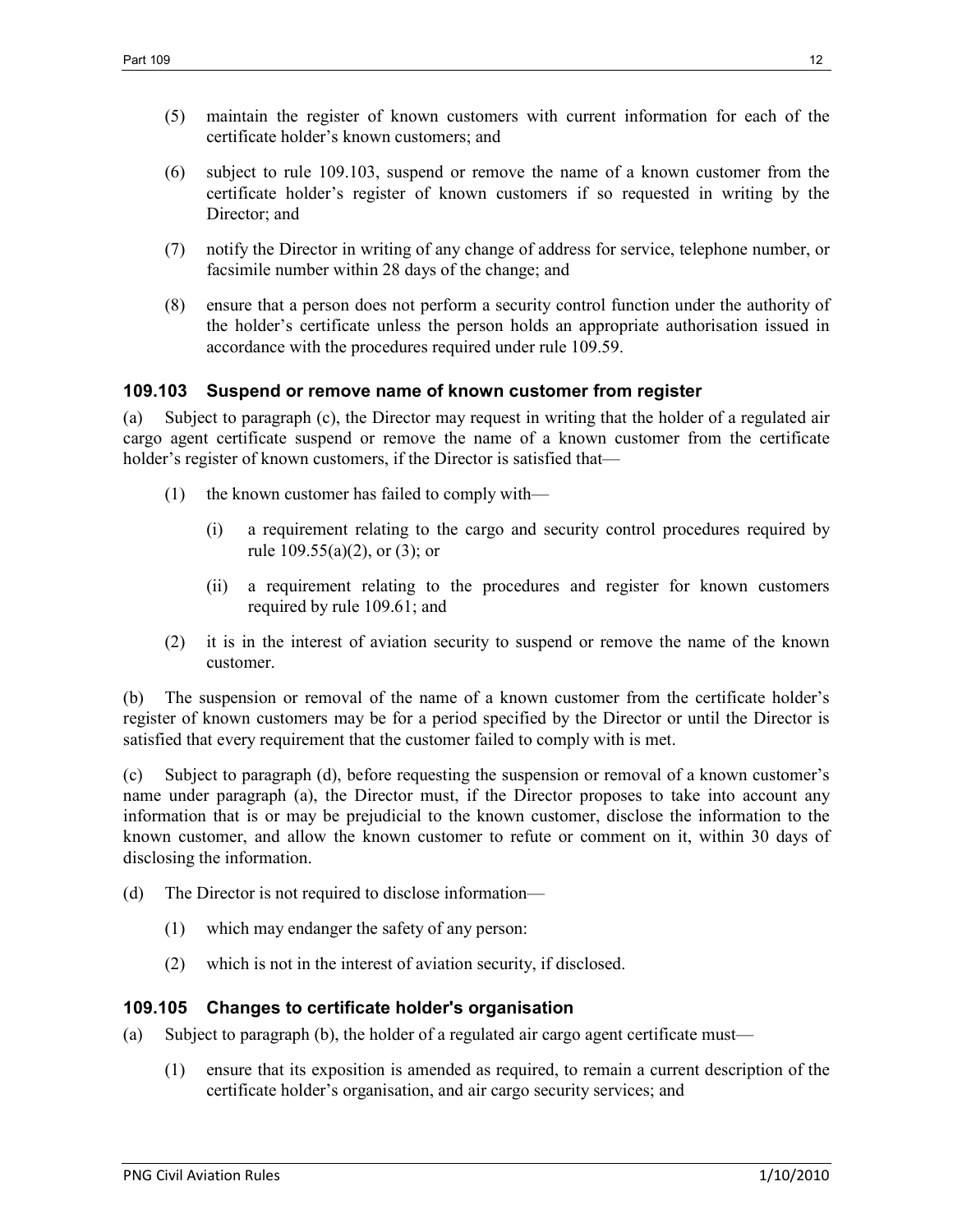- (2) ensure that any amendment made to its exposition meets the applicable requirements of this Part; and
- (3) comply with the exposition amendment procedure contained in its exposition; and
- (4) provide the Director with a copy of each amendment to its exposition, as soon as practicable after the amendment is incorporated into the exposition; and
- (5) make such amendments to its exposition as the Director may consider necessary in the interests of aviation security.

(b) If the holder of a regulated air cargo agent certificate changes, or proposes to change, any of the following, the certificate holder must notify the Director prior to the change or as soon as practicable if prior notification is not possible, and the change must be accepted by the Director, including applicable fit and proper person criteria under section 50 of the Act, before being incorporated into the certificate holder's exposition:

- (1) the person identified as the chief executive:
- (2) the title or name of any senior person specified in the exposition as required by rule 109.71(a)(2):
- (3) the cargo and mail security procedures required by rule 109.55:
- (4) the screening procedures required by rule 109.57:
- (5) the authorisation procedures required by rule 109.59:
- (6) the procedures for a known customer required by rule 109.61:
- (7) the safety and quality management procedures required by rule 109.69.

(c) The Director may impose conditions under which the holder of the regulated air cargo agent certificate may operate during or following any of the changes specified in paragraph (b).

(d) The holder of an air cargo agent certificate must comply with any condition imposed by the Director under paragraph (c).

(e) If any of the changes under paragraph (b) requires an amendment to the air cargo agent certificate, the certificate holder must forward the certificate to the Director as soon as practicable for endorsement of the changes.

## **109.107 Persons to issue declaration of security**

A person must not issue a declaration of security to an air operator for a consignment of cargo or mail to which this Part applies unless—

- (1) the person holds a valid written authorisation from the holder of a regulated air cargo agent certificate to issue the declaration; and
- (2) the person issues the declaration of security—
	- (i) under the authority of the regulated air cargo agent certificate; and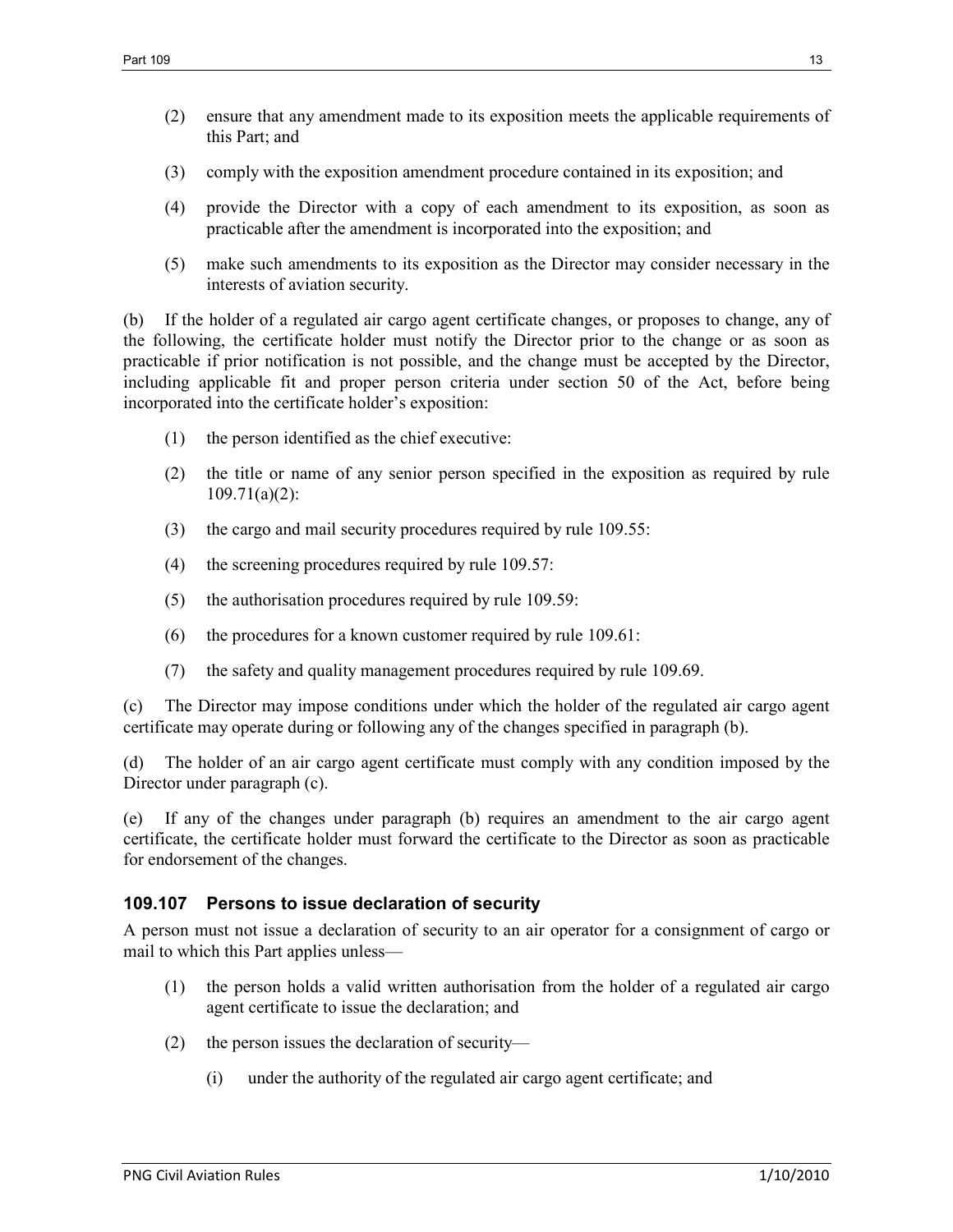- (ii) in accordance with the certificate holder's procedures for issuing the declaration; and
- (3) the consignment of cargo or mail has been subjected to the security control procedures detailed in the certificate holder's exposition.

#### **109.109 Entry to access controlled area**

The holder of a regulated air cargo agent certificate must not permit a person to enter, and a person must not enter an access controlled area unless—

- (1) the person holds a valid written authorisation issued in accordance with the procedures required under rule 109.59(b); or
- (2) the person is accompanied by a person who holds an authorisation referred to in paragraph (1).

# **Subpart D — Transition Provisions**

#### **109.151 Transition**

Transition provisions detailed in Part 20 apply to this Part.

# **Appendix A — Declaration of Security**

## **A.1 Declaration of security**

A declaration of security must relate to a particular consignment of cargo or mail and include the following information:

- (1) the identity of the regulated air cargo agent under whose certificate the declaration is issued:
- (2) the destination of the consignment:
- (3) the identity of the air operator to whom the consignment is delivered:
- (4) the date that the consignment is delivered to the air operator:
- (5) a declaration that the consignment has been subjected to the security controls specified both in Civil Aviation Rule Part 109 and in the regulated air cargo agent's exposition and these have not detected any weapon, explosive, or other dangerous goods except for those listed under paragraph (8):
- (6) the identity of the person who is authorised to issue the declaration, by name and signature:
- (7) an acknowledgement that a false declaration is an offence:
- (8) a list of any weapon, explosive or other dangerous good contained within the consignment.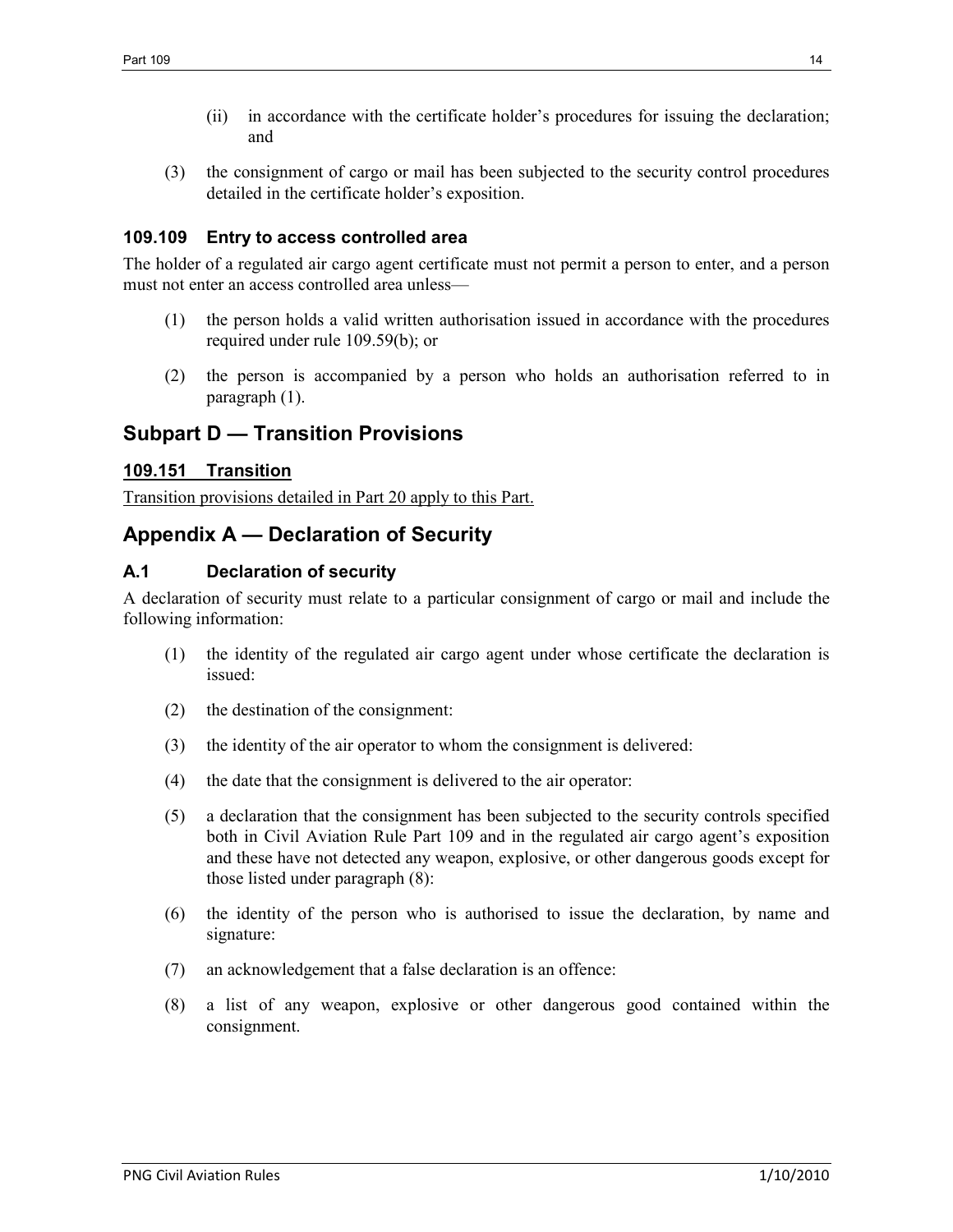# **Appendix B — Screening Standards**

## **B.1 Screening methods**

(a) Cargo or mail that is screened or is required to be screened may be screened by use of 1 or more of the following methods:

- (1) conventional x-ray equipment:
- (2) advanced technology x-ray explosives detection system (ATEDS):
- (3) explosive trace detection (ETD) systems:
- (4) explosive detection dogs:
- (5) computed tomography:
- (6) physical inspection:
- (7) any other screening technology or method acceptable to the Director.

(b) Screening equipment must be situated in an access controlled area.

## **B.2 Periodic testing**

(a) Every method of screening must be subject to periodic testing using a test piece to ensure the ongoing integrity of the screening process.

- (b) A test piece must be—
	- (1) appropriate for the particular screening method being tested; and
	- (2) representative of an unauthorised article that the screening method is intended to detect; and
	- (3) acceptable to the Director.

(c) If a periodic test is intended to test the proficiency of a person performing the screening, the test must be carried out—

- (1) without prior notice to the person who is performing the screening; and
- (2) by placing the test piece used for the test among other items of cargo or mail being screened; and
- (3) in a manner that gives the person being tested reasonable opportunity to detect the test piece.

# **Appendix C — Training Standards**

## **C.1 Grading system and training**

- (a) The grading system of the level of competence specified in paragraph (b) is as follows:
	- (1) grade 1 denotes awareness of the subject:
	- (2) grade 2 denotes a basic knowledge of the subject: